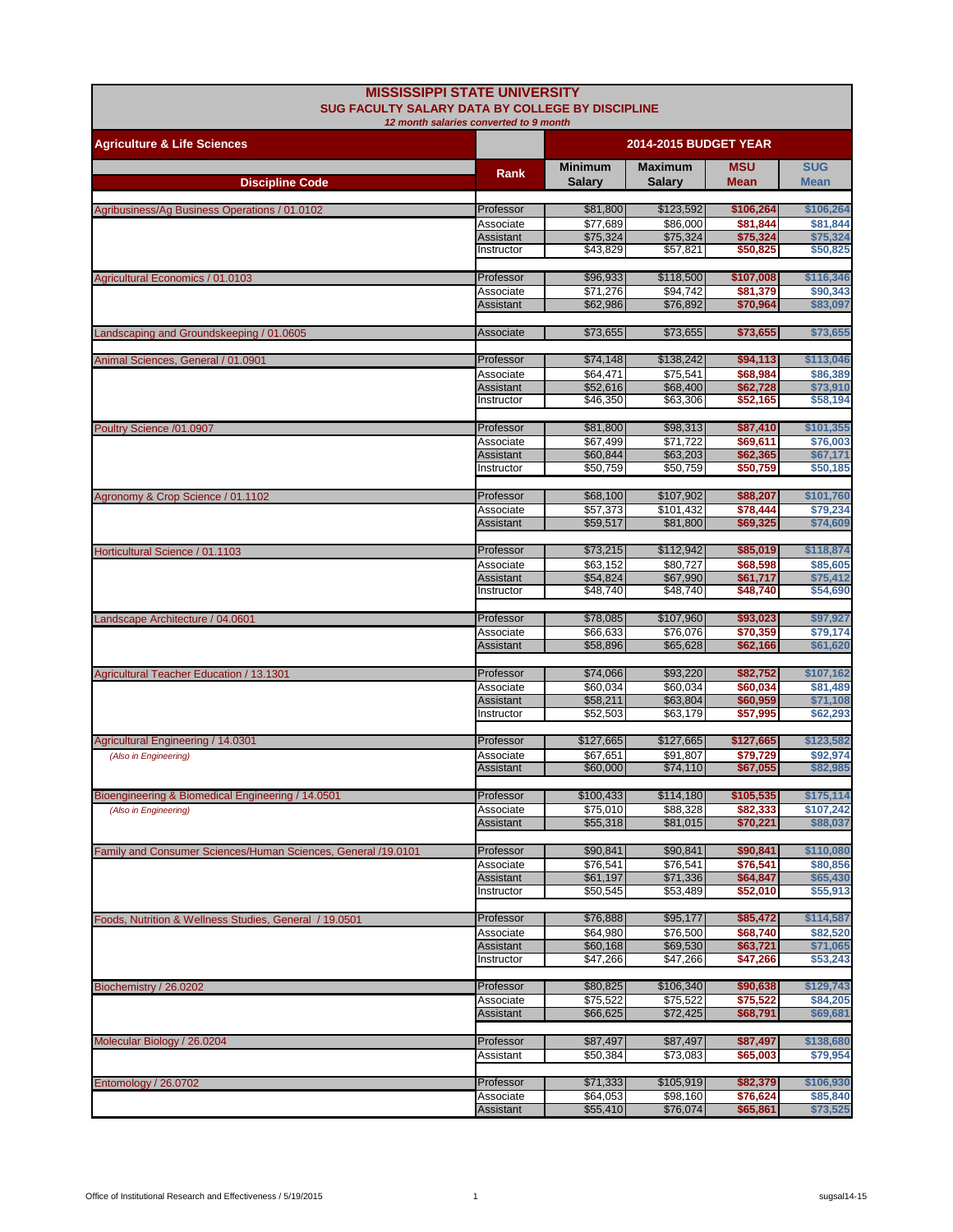| <b>MISSISSIPPI STATE UNIVERSITY</b><br>SUG FACULTY SALARY DATA BY COLLEGE BY DISCIPLINE<br>12 month salaries converted to 9 month |            |                                 |                                 |                           |                           |  |
|-----------------------------------------------------------------------------------------------------------------------------------|------------|---------------------------------|---------------------------------|---------------------------|---------------------------|--|
| <b>Architecture, Art &amp; Design</b>                                                                                             |            | <b>2014-2015 BUDGET YEAR</b>    |                                 |                           |                           |  |
| <b>Discipline Code</b>                                                                                                            | Rank       | <b>Minimum</b><br><b>Salary</b> | <b>Maximum</b><br><b>Salary</b> | <b>MSU</b><br><b>Mean</b> | <b>SUG</b><br><b>Mean</b> |  |
| Architecture / 04.0201                                                                                                            | Professor  | \$81,144                        | \$86,426                        | \$83,785                  | \$116,792                 |  |
|                                                                                                                                   | Associate  | \$65,808                        | \$72,160                        | \$69,894                  | \$82,679                  |  |
|                                                                                                                                   | Assistant  | \$45,000                        | \$63,671                        | \$57,288                  | \$67,757                  |  |
|                                                                                                                                   |            |                                 |                                 |                           |                           |  |
| Interior Architecture / 04.0501                                                                                                   | Professor  | \$78,004                        | \$78,004                        | \$78,004                  | \$78,004                  |  |
|                                                                                                                                   | Associate  | \$60,345                        | \$60,345                        | \$60,345                  | \$75,800                  |  |
|                                                                                                                                   | Assistant  | \$52,541                        | \$57,795                        | \$55,168                  | \$57,391                  |  |
|                                                                                                                                   | Instructor | \$46,026                        | \$46,026                        | \$46,026                  | \$46,026                  |  |
| Visual & Performing Arts, General / 50.0101                                                                                       | Professor  | \$64,673                        | \$82,934                        | \$68,980                  | \$88,670                  |  |
|                                                                                                                                   | Associate  |                                 |                                 |                           |                           |  |
|                                                                                                                                   | Assistant  | \$53,273                        | \$74,934<br>\$60,000            | \$60,205                  | \$75,130                  |  |
|                                                                                                                                   | Instructor | \$50,147<br>\$40,000            | \$40,000                        | \$52,852                  | \$59,274                  |  |
|                                                                                                                                   |            |                                 |                                 | \$40,000                  | \$54,822                  |  |
| Construction Management / 52.2001                                                                                                 | Professor  | \$101,506                       | \$101,506                       | \$101,506                 | \$119,212                 |  |
|                                                                                                                                   | Assistant  | \$69,499                        | \$76,500                        | \$72,849                  | \$75,942                  |  |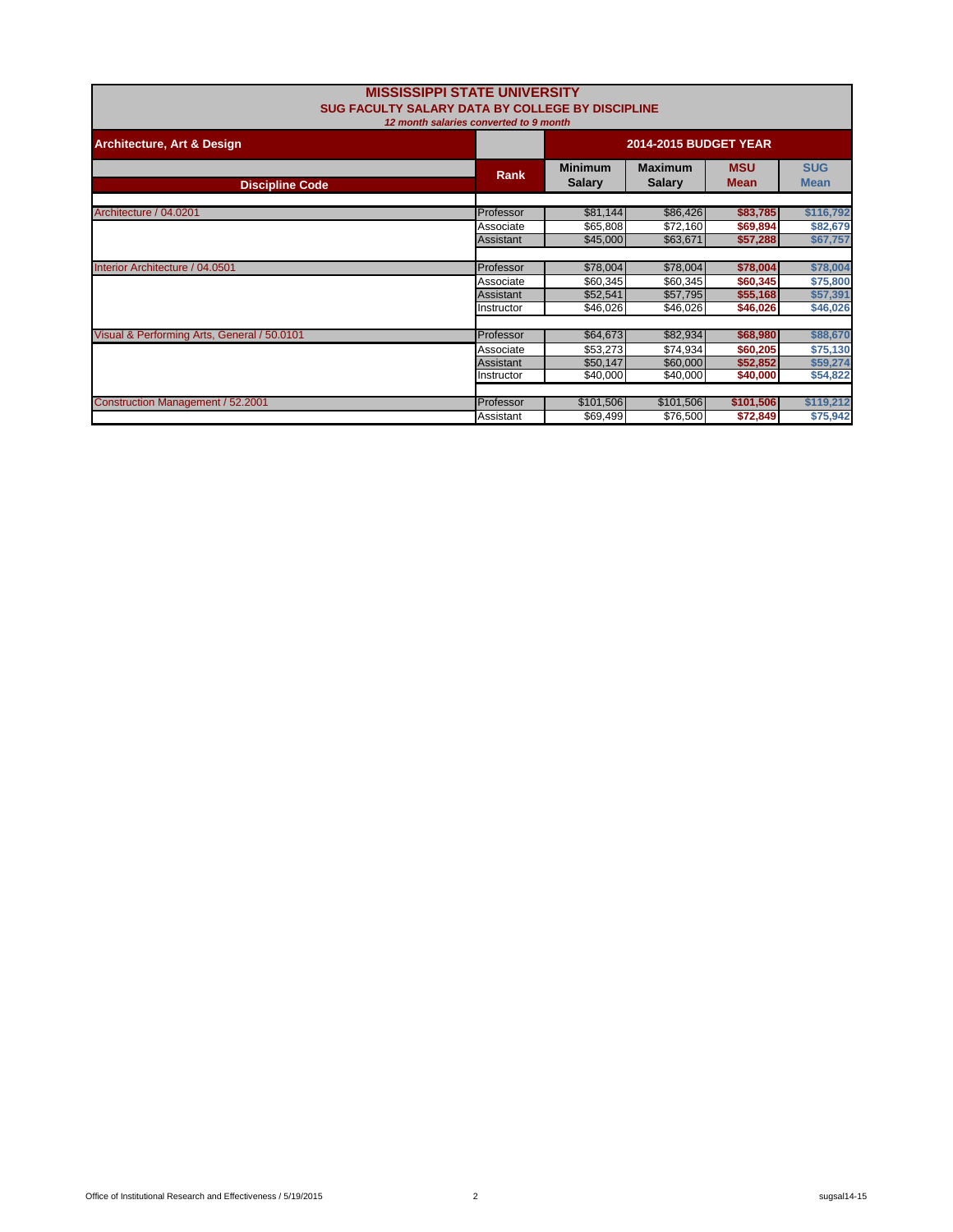| <b>MISSISSIPPI STATE UNIVERSITY</b><br>SUG FACULTY SALARY DATA BY COLLEGE BY DISCIPLINE |                         |                              |                       |                       |                       |
|-----------------------------------------------------------------------------------------|-------------------------|------------------------------|-----------------------|-----------------------|-----------------------|
| 12 month salaries converted to 9 month                                                  |                         |                              |                       |                       |                       |
| <b>Arts &amp; Sciences</b>                                                              |                         | <b>2014-2015 BUDGET YEAR</b> |                       |                       |                       |
|                                                                                         | <b>Rank</b>             | <b>Minimum</b>               | <b>Maximum</b>        | <b>MSU</b>            | <b>SUG</b>            |
| <b>Discipline Code</b>                                                                  |                         | Salary                       | Salary                | <b>Mean</b>           | <b>Mean</b>           |
| Speech Communication & Rhetoric / 09.0101                                               | Professor               | \$75,178                     | \$109,976             | \$91,728              | \$107,940             |
|                                                                                         | Associate               | \$64,663                     | \$79,875              | \$69,432              | \$77,300              |
|                                                                                         | Assistant<br>Instructor | \$45,000<br>\$36,323         | \$60,697<br>\$52,588  | \$55,946<br>\$41,692  | \$65,076<br>\$42,810  |
|                                                                                         |                         |                              |                       |                       |                       |
| Foreign Language & Literatures, General / 16.0101                                       | Professor               | \$90,288                     | \$96,755              | \$93,521              | \$94,989              |
|                                                                                         | Associate               | \$54,436                     | \$65,678              | \$57,118              | \$69,569              |
|                                                                                         | Assistant<br>Instructor | \$51,636<br>\$26,010         | \$55,080<br>\$50,574  | \$52,532<br>\$32,760  | \$59,810<br>\$40,229  |
|                                                                                         |                         |                              |                       |                       |                       |
| English Language & Literature, General / 23.0101                                        | Professor               | \$73,279                     | \$94,016<br>\$78,200  | \$83,648<br>\$61,016  | \$108,587             |
|                                                                                         | Associate<br>Assistant  | \$56,603<br>\$52,000         | \$53,007              | \$52,401              | \$73,928<br>\$62,569  |
|                                                                                         | Instructor              | \$26,010                     | \$50,574              | \$32,760              | \$39,804              |
| Biology/Biological Sciences, General / 26.0101                                          | Professor               | \$89,340                     | \$117,093             | \$103,216             | \$121,225             |
|                                                                                         | Associate               | \$68,390                     | \$97,369              | \$76,212              | \$83,290              |
|                                                                                         | Assistant               | \$61,200                     | \$64,005              | \$62,430              | \$71,913              |
|                                                                                         | Instructor              | \$41,500                     | \$52,955              | \$45,799              | \$47,081              |
| Medical Microbiology & Bacteriology - 260503                                            | Associate               | \$70,280                     | \$70,280              | \$70,280              | \$89,362              |
|                                                                                         | Assistant               | \$60,000                     | \$64,510              | \$62,255              | \$76,223              |
| Applied Mathematics, General / 27.0301                                                  | Professor               | \$77,228                     | \$119,242             | \$91,535              | \$125.469             |
|                                                                                         | Associate               | \$62,502                     | \$79,412              | \$69,464              | \$82,034              |
|                                                                                         | <b>Assistant</b>        | \$50,000                     | \$65,152              | \$62,017              | \$71,935              |
|                                                                                         | Instructor              | \$35,027                     | \$37,413              | \$36,795              | \$50,754              |
| Philosophy / 38.0101                                                                    | Professor               | \$77,162                     | \$98,532              | \$87,480              | \$108,633             |
|                                                                                         | Associate               | \$59,202                     | \$59.443              | \$59,323              | \$70,166              |
|                                                                                         | Assistant<br>Instructor | \$52,000<br>\$35,000         | \$56,457<br>\$42,000  | \$53,465<br>\$37,435  | \$60,454<br>\$37,968  |
|                                                                                         |                         |                              |                       |                       |                       |
| Chemistry, General / 40.0501                                                            | Professor               | \$84,580                     | \$119,754             | \$102,429             | \$139,703             |
|                                                                                         | Associate               | \$64,505                     | \$88,000              | \$76,493              | \$85,615              |
|                                                                                         | Assistant<br>Instructor | \$67,600<br>\$53,040         | \$81,281<br>\$53,170  | \$73,936<br>\$53,073  | \$73,366<br>\$49,032  |
|                                                                                         |                         |                              |                       |                       |                       |
| Geology/Earth Science, General / 40.0601                                                | Professor<br>Associate  | \$69,100<br>\$62,532         | \$104,330<br>\$66,534 | \$91,523<br>\$64,590  | \$124,915<br>\$89,769 |
|                                                                                         | Assistant               | \$58,000                     | \$61,200              | \$59,330              | \$75,793              |
|                                                                                         | Instructor              | \$37,118                     | \$44,979              | \$40,706              | \$54,731              |
| Physics, General / 40.0801                                                              | Professor               | \$76,031                     | \$118,664             | \$88,990              | \$128,240             |
|                                                                                         | Associate               | \$66,790                     | \$71,807              | \$69,342              | \$87,970              |
|                                                                                         | Assistant               | \$60,663                     | \$64,950              | \$63,691              | \$75,733              |
|                                                                                         | Instructor              | \$48,419                     | \$52,500              | \$50,096              | \$54,788              |
| Psychology, General / 42.0101                                                           | Professor               | \$99,676                     | \$117,830             | \$106,237             | \$131,583             |
|                                                                                         | Associate               | \$69,603                     | \$79,862              | \$72,660              | \$81.561              |
|                                                                                         | Assistant<br>Instructor | \$62,000<br>\$37,146         | \$65,163<br>\$42,224  | \$63,462<br>\$38,904  | \$71,135<br>\$49,218  |
|                                                                                         |                         |                              |                       |                       |                       |
| Applied Psychology / 42.2813                                                            | Professor               | \$111,234                    | \$115,384             | \$113,309             | \$113,309             |
|                                                                                         | Associate<br>Assistant  | \$69,650<br>\$61,057         | \$71,158<br>\$70,172  | \$70,404<br>\$65,615  | \$70,404<br>\$65,615  |
|                                                                                         |                         |                              |                       |                       |                       |
| Public Administration / 44.0401                                                         | Professor               | \$82,683                     | \$94,605              | \$88,644              | \$146,451             |
|                                                                                         | Associate<br>Assistant  | \$65,981<br>\$60,500         | \$65,981<br>\$65,015  | \$65,981<br>\$62,933  | \$103,502<br>\$78,135 |
|                                                                                         | Instructor              | \$42,552                     | \$42,552              | \$42,552              | \$91,127              |
|                                                                                         |                         |                              |                       |                       |                       |
| Social Work / 44.0701                                                                   | Professor<br>Associate  | \$88,619<br>\$65,773         | \$114,352<br>\$65,773 | \$101,486<br>\$65,773 | \$120,477<br>\$76,738 |
|                                                                                         | Assistant               | \$57,091                     | \$57,091              | \$57,091              | \$63,638              |
|                                                                                         | Instructor              | \$41,412                     | \$41,412              | \$41,412              | \$50,903              |
| Anthropology / 45.0201                                                                  | Professor               | \$77,713                     | \$93,447              | \$86,834              | \$116,504             |
|                                                                                         | Associate               | \$66,005                     | \$74,867              | \$70,486              | \$78,707              |
|                                                                                         | Assistant               | \$55,339                     | \$63,050              | \$59,463              | \$68,508              |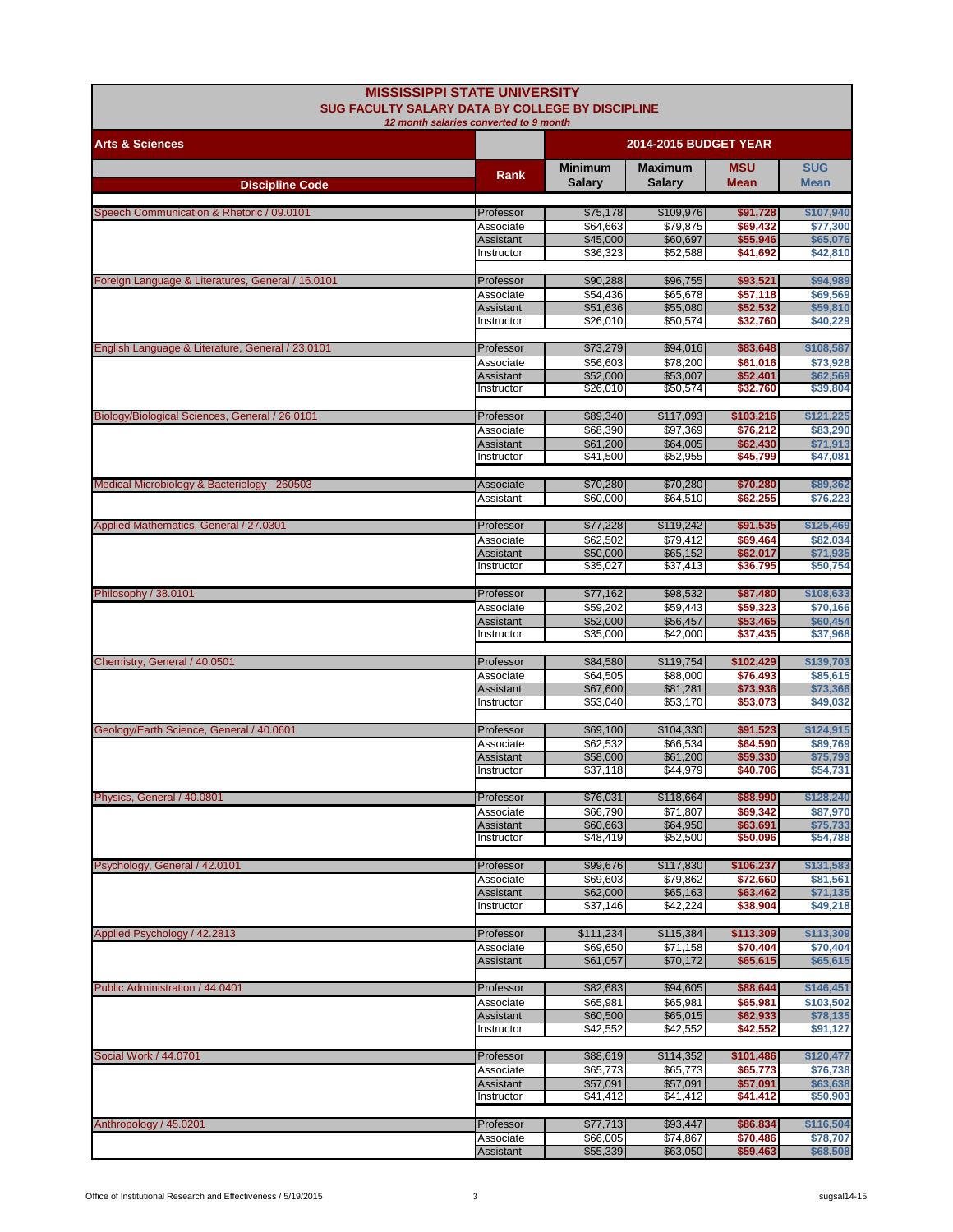| <b>MISSISSIPPI STATE UNIVERSITY</b><br>SUG FACULTY SALARY DATA BY COLLEGE BY DISCIPLINE<br>12 month salaries converted to 9 month |                                |                                 |                                 |                           |                           |  |
|-----------------------------------------------------------------------------------------------------------------------------------|--------------------------------|---------------------------------|---------------------------------|---------------------------|---------------------------|--|
| <b>Arts &amp; Sciences</b>                                                                                                        |                                | <b>2014-2015 BUDGET YEAR</b>    |                                 |                           |                           |  |
| <b>Discipline Code</b>                                                                                                            | Rank                           | <b>Minimum</b><br><b>Salary</b> | <b>Maximum</b><br><b>Salarv</b> | <b>MSU</b><br><b>Mean</b> | <b>SUG</b><br><b>Mean</b> |  |
| Political Science & Government, General / 45.1001                                                                                 | Professor                      | \$92,154                        | \$117,428                       | \$104,791                 | \$127,408                 |  |
|                                                                                                                                   | Assistant<br>Instructor        | \$61,025<br>\$39,341            | \$71,128<br>\$62,876            | \$64,212<br>\$47,406      | \$69,492<br>\$52,451      |  |
| Sociology / 45.1101                                                                                                               | Professor                      | \$82,344                        | \$109,923                       | \$96,133                  | \$126,121                 |  |
|                                                                                                                                   | Associate                      | \$72,248                        | \$92,290                        | \$85,560                  | \$79,066                  |  |
|                                                                                                                                   | <b>Assistant</b><br>Instructor | \$63,000<br>\$40,800            | \$81,333<br>\$46,589            | \$67,846<br>\$43,695      | \$65,224<br>\$43,124      |  |
| History, General / 54.0101                                                                                                        | Professor                      | \$67,223                        | \$122,653                       | \$94,822                  | \$114,447                 |  |
|                                                                                                                                   | Associate<br>Assistant         | \$43,911<br>\$38,037            | \$69,100<br>\$64,000            | \$65,186<br>\$59,401      | \$74,632<br>\$60,635      |  |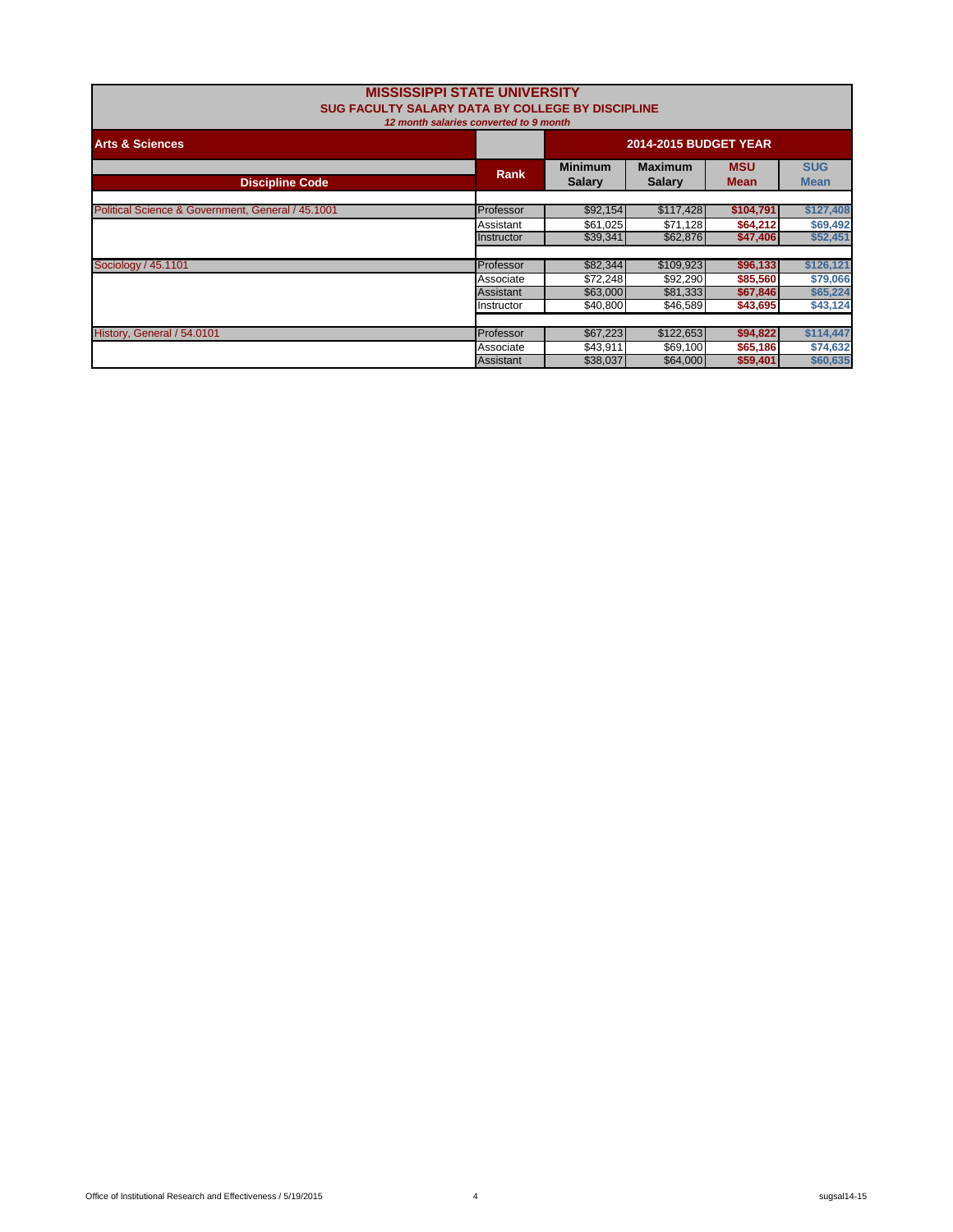| <b>MISSISSIPPI STATE UNIVERSITY</b>                                                        |                        |                              |                |             |             |  |  |
|--------------------------------------------------------------------------------------------|------------------------|------------------------------|----------------|-------------|-------------|--|--|
| SUG FACULTY SALARY DATA BY COLLEGE BY DISCIPLINE<br>12 month salaries converted to 9 month |                        |                              |                |             |             |  |  |
| <b>Business</b>                                                                            |                        | <b>2014-2015 BUDGET YEAR</b> |                |             |             |  |  |
|                                                                                            |                        | <b>Minimum</b>               | <b>Maximum</b> | <b>MSU</b>  | <b>SUG</b>  |  |  |
| <b>Discipline Code</b>                                                                     | <b>Rank</b>            | <b>Salary</b>                | <b>Salary</b>  | <b>Mean</b> | <b>Mean</b> |  |  |
| Business Administration & Management, General / 52.0201                                    | Professor              | \$133,443                    | \$142,821      | \$137,622   | \$207,424   |  |  |
|                                                                                            |                        | \$115.259                    | \$115.259      | \$115,259   | \$153,496   |  |  |
|                                                                                            | Associate<br>Assistant | \$108,825                    | \$116,830      | \$112,255   | \$136,739   |  |  |
|                                                                                            | Instructor             | \$47,502                     | \$57,376       | \$52,439    | \$73,962    |  |  |
|                                                                                            |                        |                              |                |             |             |  |  |
| Accounting / 52.0301                                                                       | Associate              | \$99,583                     | \$144,293      | \$114,832   | \$162,473   |  |  |
|                                                                                            | Assistant              | \$121.828                    | \$132.292      | \$127,060   | \$168,728   |  |  |
|                                                                                            | Instructor             | \$68,391                     | \$68,391       | \$68,391    | \$83,074    |  |  |
|                                                                                            |                        |                              |                |             |             |  |  |
| Business/Managerial Economics / 52.0601                                                    | Professor              | \$96,258                     | \$96,258       | \$96,258    | \$152,079   |  |  |
|                                                                                            | Associate              | \$81,269                     | \$82,023       | \$81,646    | \$120,943   |  |  |
|                                                                                            | Assistant              | \$62,986                     | \$93,313       | \$80,303    | \$101,916   |  |  |
|                                                                                            |                        |                              |                |             |             |  |  |
| Finance, General / 52.0801                                                                 | Professor              | \$132,280                    | \$191,557      | \$169,498   | \$202,087   |  |  |
|                                                                                            | Associate              | \$147,942                    | \$161.792      | \$153,975   | \$165,405   |  |  |
|                                                                                            | <b>Assistant</b>       | \$125.000                    | \$125.000      | \$125,000   | \$171.548   |  |  |
|                                                                                            | Instructor             | \$59,148                     | \$92,201       | \$75,674    | \$85,047    |  |  |
|                                                                                            |                        |                              |                |             |             |  |  |
| Management Information Systems, General / 52.1201                                          | Professor              | \$142,786                    | \$175,513      | \$159,150   | \$191,527   |  |  |
|                                                                                            | Associate              | \$117.935                    | \$121.107      | \$119,304   | \$137.012   |  |  |
|                                                                                            | Assistant              | \$108,973                    | \$115,000      | \$111,987   | \$136,608   |  |  |
|                                                                                            | Instructor             | \$52.474                     | \$52,609       | \$52,541    | \$101,122   |  |  |
|                                                                                            |                        |                              |                |             |             |  |  |
| Marketing/Marketing Management, General / 52.1401                                          | Professor              | \$121,276                    | \$127,342      | \$123,987   | \$191,432   |  |  |
|                                                                                            | Associate              | \$122,576                    | \$130,990      | \$126,783   | \$139,273   |  |  |
|                                                                                            | Assistant              | \$125,702                    | \$127,500      | \$127,051   | \$133,326   |  |  |
|                                                                                            | Instructor             | \$401,000                    | \$54,971       | \$47,673    | \$77,061    |  |  |
|                                                                                            |                        |                              |                |             |             |  |  |
| <b>Taxation - 52.1601</b>                                                                  | Professor              | \$127,332                    | \$127,332      | \$127,332   | \$127,332   |  |  |
|                                                                                            | Assistant              | \$135,135                    | \$135,671      | \$135,403   | \$135,403   |  |  |
|                                                                                            |                        |                              |                |             |             |  |  |
| <b>Insurance - 52.1701</b>                                                                 | Assistant              | \$130,787                    | \$130,787      | \$130,787   | \$120,472   |  |  |
|                                                                                            | Instructor             | \$52,720                     | \$52,720       | \$52,720    | \$61,360    |  |  |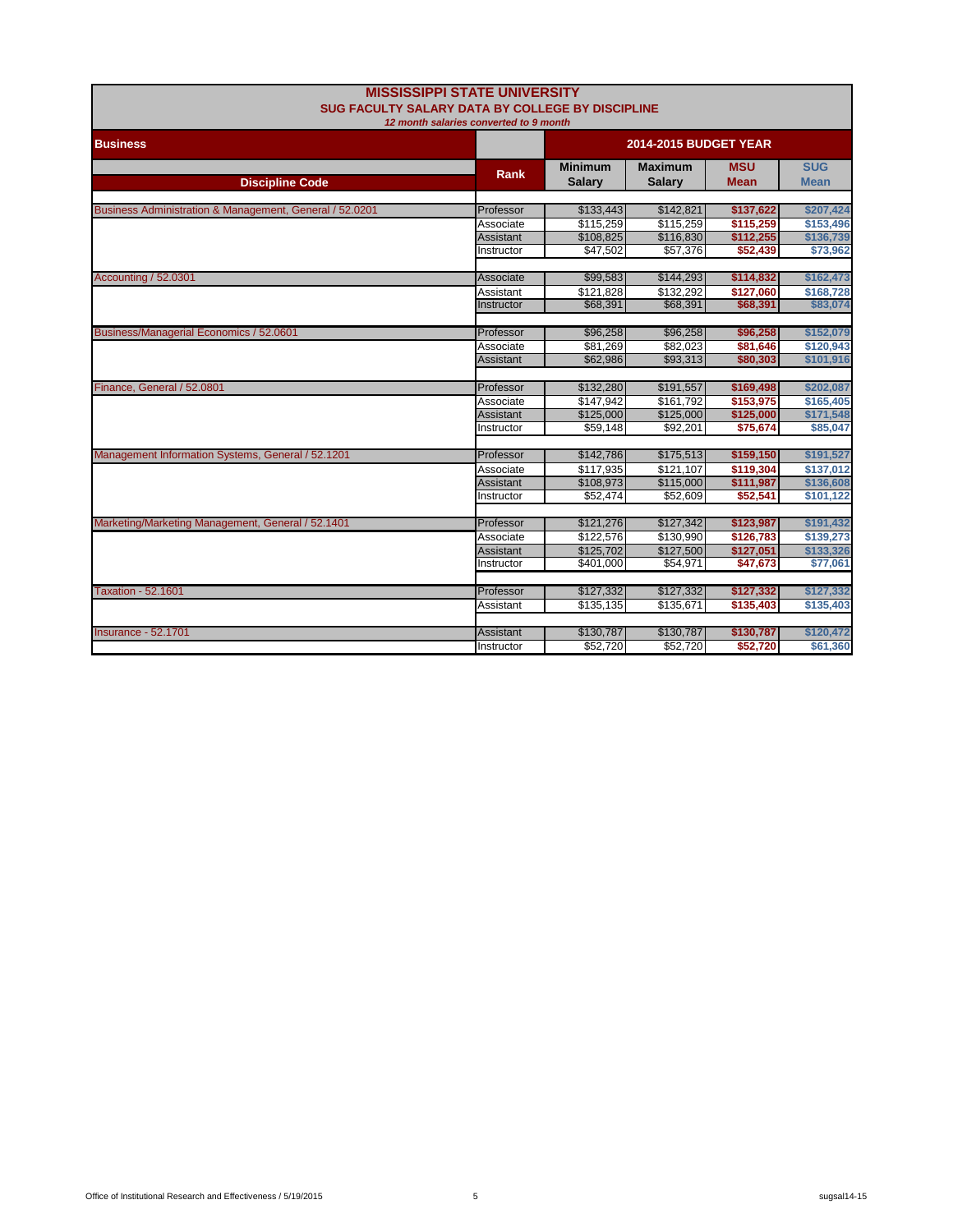| <b>MISSISSIPPI STATE UNIVERSITY</b><br><b>SUG FACULTY SALARY DATA BY COLLEGE BY DISCIPLINE</b> |                         |                              |                          |                           |                           |  |
|------------------------------------------------------------------------------------------------|-------------------------|------------------------------|--------------------------|---------------------------|---------------------------|--|
| 12 month salaries converted to 9 month<br><b>Education</b>                                     |                         | <b>2014-2015 BUDGET YEAR</b> |                          |                           |                           |  |
| <b>Discipline Code</b>                                                                         | Rank                    | <b>Minimum</b><br>Salary     | <b>Maximum</b><br>Salary | <b>MSU</b><br><b>Mean</b> | <b>SUG</b><br><b>Mean</b> |  |
|                                                                                                |                         |                              |                          |                           |                           |  |
| Education, General / 13.0101                                                                   | Professor               | \$78,775                     | \$78,775                 | \$78,775                  | \$115,923                 |  |
|                                                                                                | Associate               | \$63,478                     | \$64,723                 | \$64,101                  | \$78,952                  |  |
|                                                                                                |                         |                              |                          |                           |                           |  |
| Educational Leadership & Administration / 13.0401                                              | Professor<br>Assistant  | \$79,528<br>\$59.590         | \$79,528<br>\$67,233     | \$79,528<br>\$63,412      | \$119,177<br>\$66,877     |  |
|                                                                                                |                         |                              |                          |                           |                           |  |
| Community College Education / 13.0407                                                          | Associate               | \$67,985                     | \$89,285                 | \$78,635                  | \$78,635                  |  |
|                                                                                                | Assistant               | \$59,726                     | \$59,726                 | \$59.726                  | \$59,726                  |  |
|                                                                                                |                         |                              |                          |                           |                           |  |
| Elementary and Middle School Administrative/Principalship / 13.0408                            | Professor               | \$88,552                     | \$88,552                 | \$88,552                  | \$88,552                  |  |
|                                                                                                | Associate               | \$66,460                     | \$66,460                 | \$66,460                  | \$66,460                  |  |
|                                                                                                | Assistant               | \$51,592                     | \$63,000                 | \$57,296                  | \$57,296                  |  |
| Special Education & Teaching / 13.1001                                                         | Professor               | \$80,018                     | \$81,075                 | \$80,547                  | \$108,172                 |  |
|                                                                                                | Assistant               | \$56,661                     | \$59,822                 | \$58,242                  | \$65,048                  |  |
|                                                                                                |                         |                              |                          |                           |                           |  |
| Counselor Education / 13.1101                                                                  | Professor               | \$83,119                     | \$99,925                 | \$90,924                  | \$115,913                 |  |
|                                                                                                | Associate               | \$62,919                     | \$64.071                 | \$63,495                  | \$82.426                  |  |
|                                                                                                | Assistant               | \$55,445                     | \$59,812                 | \$57,773                  | \$68,406                  |  |
|                                                                                                | Instructor              | \$33,864                     | \$36,057                 | \$34,960                  | \$54,531                  |  |
|                                                                                                |                         |                              |                          |                           |                           |  |
| Elementary Education / 13.1202                                                                 | Professor<br>Associate  | \$80,539<br>\$63,852         | \$105,931<br>\$66,505    | \$93.235<br>\$65.179      | \$101,395<br>\$70,698     |  |
|                                                                                                | Assistant               | \$57,300                     | \$58,262                 | \$57.641                  | \$60,984                  |  |
|                                                                                                | Instructor              | \$36,810                     | \$50,104                 | \$45,062                  | \$48,068                  |  |
|                                                                                                |                         |                              |                          |                           |                           |  |
| Secondary Education / 13.1205                                                                  | Associate               | \$64,471                     | \$66,090                 | \$65,281                  | \$73,054                  |  |
|                                                                                                | Assistant               | \$56,500                     | \$58,783                 | \$58,001                  | \$62,154                  |  |
|                                                                                                | Instructor              | \$35,896                     | \$47,753                 | \$42,014                  | \$59,273                  |  |
|                                                                                                |                         |                              |                          |                           |                           |  |
| Technology Teacher Education / 13.1309                                                         | Assistant<br>Instructor | \$55,080<br>\$37,574         | \$55,080<br>\$55,798     | \$55,080<br>\$45,320      | \$55,080<br>\$45,320      |  |
|                                                                                                |                         |                              |                          |                           |                           |  |
| Music Teacher Education / 13.1312                                                              | Professor               | \$64,875                     | \$102,550                | \$80,837                  | \$96,330                  |  |
|                                                                                                | Associate               | \$51,748                     | \$66,610                 | \$58,216                  | \$57,385                  |  |
|                                                                                                | Assistant               | \$44,474                     | \$67,186                 | \$50,152                  | \$54,240                  |  |
|                                                                                                | Instructor              | \$41,475                     | \$68,477                 | \$52,798                  | \$42,970                  |  |
|                                                                                                |                         |                              |                          |                           |                           |  |
| Teacher Education & Professional Development, Specific Subject Areas, Other / 13.1399          | Professor               | \$71,577                     | \$100,787                | \$86,253                  | \$98,985                  |  |
|                                                                                                | Associate<br>Assistant  | \$64,227<br>\$56,828         | \$65,280<br>\$62,870     | \$64,754<br>\$59,049      | \$78,649<br>\$67,771      |  |
|                                                                                                | Instructor              | \$38,286                     | \$51,211                 | \$45,579                  | \$48,197                  |  |
|                                                                                                |                         |                              |                          |                           |                           |  |
| Kinesiology & Exercise Science / 31.0505                                                       | Professor               | \$77,808                     | \$97,190                 | \$87,499                  | \$109,542                 |  |
|                                                                                                | Associate               | \$60,512                     | \$66.088                 | \$63.685                  | \$78,159                  |  |
|                                                                                                | Assistant               | \$57,788                     | \$64,840                 | \$60,999                  | \$67,234                  |  |
|                                                                                                | Instructor              | \$35,676                     | \$46,817                 | \$41,760                  | \$47,786                  |  |
|                                                                                                |                         |                              |                          |                           | \$110,008                 |  |
| Educational Psychology / 42.2806                                                               | Professor<br>Associate  | \$96,441<br>\$63,920         | \$104,764<br>\$63,921    | \$100,603<br>\$63,921     | \$74,036                  |  |
|                                                                                                | Assistant               | \$51,546                     | \$77,190                 | \$60,697                  | \$65,318                  |  |
|                                                                                                | Instructor              | \$51,336                     | \$51,336                 | \$51,336                  | \$50,233                  |  |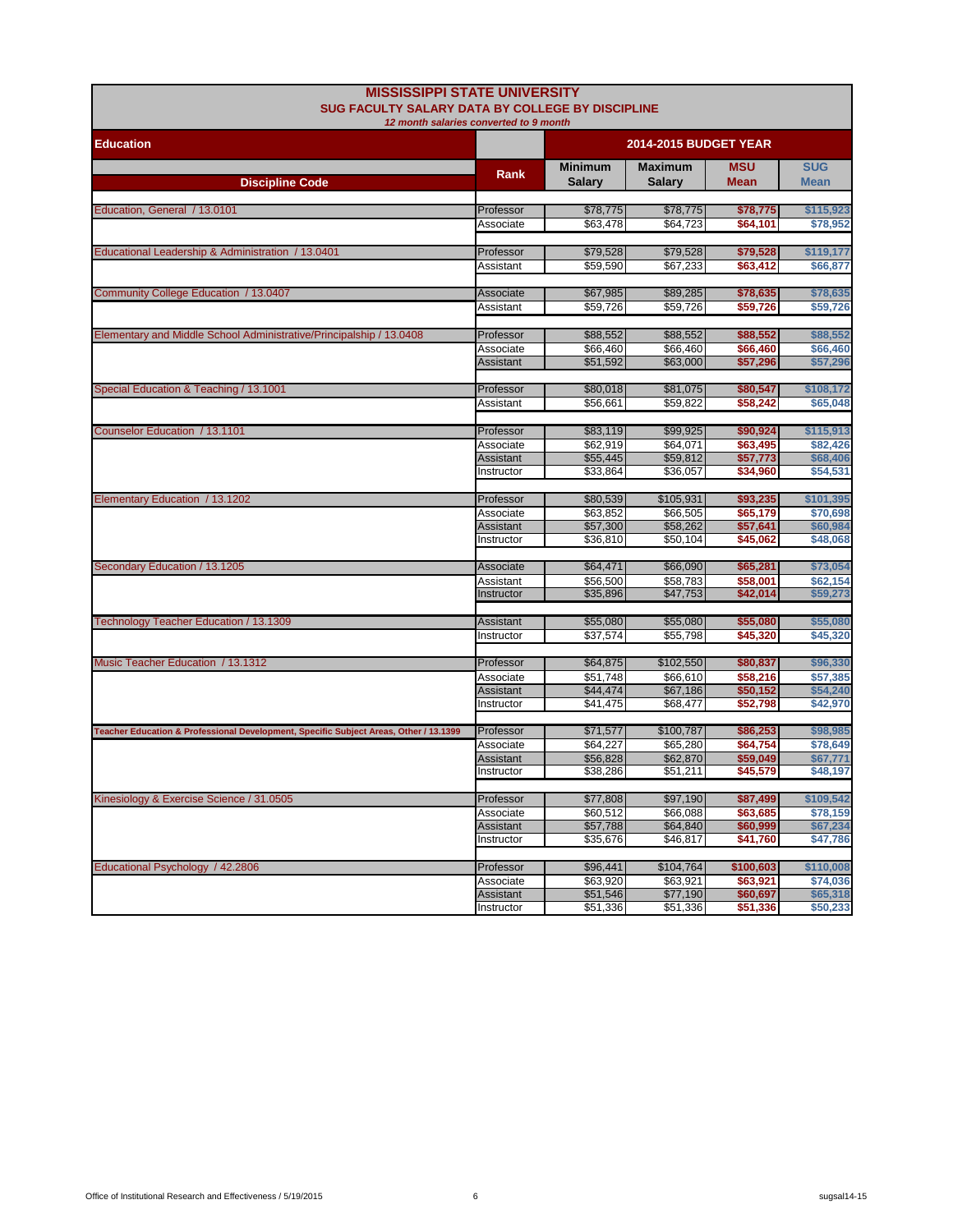|                                                   | <b>MISSISSIPPI STATE UNIVERSITY</b><br><b>SUG FACULTY SALARY DATA BY COLLEGE BY DISCIPLINE</b> |                          |                          |                           |                           |  |  |
|---------------------------------------------------|------------------------------------------------------------------------------------------------|--------------------------|--------------------------|---------------------------|---------------------------|--|--|
|                                                   | 12 month salaries converted to 9 month                                                         |                          |                          |                           |                           |  |  |
| <b>Engineering</b>                                |                                                                                                |                          | 2014-2015 BUDGET YEAR    |                           |                           |  |  |
| <b>Discipline Code</b>                            | <b>Rank</b>                                                                                    | <b>Minimum</b><br>Salary | <b>Maximum</b><br>Salary | <b>MSU</b><br><b>Mean</b> | <b>SUG</b><br><b>Mean</b> |  |  |
|                                                   |                                                                                                |                          |                          |                           |                           |  |  |
| Computer & Information Sciences / 11.0101         | Professor                                                                                      | \$105,246                | \$119,016                | \$112,647                 | \$162,290                 |  |  |
|                                                   | Associate<br>Assistant                                                                         | \$92.461<br>\$56,998     | \$98,853<br>\$87,000     | \$94.866<br>\$75,623      | \$111,524<br>\$99,371     |  |  |
|                                                   | Instructor                                                                                     | \$46,481                 | \$73,440                 | \$55,697                  | \$61,028                  |  |  |
|                                                   |                                                                                                |                          |                          |                           |                           |  |  |
| Aerospace Engineering / 14.0201                   | Professor                                                                                      | \$108,616                | \$200,291                | \$132,932                 | \$162,290                 |  |  |
|                                                   | Associate                                                                                      | \$89.185                 | \$114.423                | \$101.777                 | \$111.524                 |  |  |
|                                                   | <b>Assistant</b>                                                                               | \$78,477                 | \$80,453                 | \$79,643                  | \$99,371                  |  |  |
|                                                   | Instructor                                                                                     | \$48,353                 | \$92,900                 | \$63,458                  | \$61,028                  |  |  |
|                                                   |                                                                                                |                          |                          |                           |                           |  |  |
| Agricultural Engineering / 14.0301                | Professor                                                                                      | \$127,665                | \$127,665                | \$127,665                 | \$123,582                 |  |  |
| (Also in Ag & Life Sciences)                      | Associate                                                                                      | \$67,651                 | \$91,807                 | \$79,729                  | \$92,974                  |  |  |
|                                                   | Assistant                                                                                      | \$60,000                 | \$74,110                 | \$67,055                  | \$82,985                  |  |  |
|                                                   | Professor                                                                                      | \$100,433                | \$114,180                | \$105,535                 | \$175,114                 |  |  |
| Bioengineering & Biomedical Engineering / 14.0501 |                                                                                                | \$75,010                 | \$88,328                 | \$82,333                  | \$107,242                 |  |  |
| (Also in Aq & Life Sciences)                      | Associate<br><b>Assistant</b>                                                                  | \$55,318                 | \$81,015                 | \$70,221                  | \$88,037                  |  |  |
|                                                   |                                                                                                |                          |                          |                           |                           |  |  |
| Chemical Engineering / 14.0701                    | Professor                                                                                      | \$114,680                | \$114,680                | \$114,680                 | \$158,849                 |  |  |
|                                                   | Associate                                                                                      | \$89,325                 | \$106,153                | \$96,741                  | \$104,425                 |  |  |
|                                                   | Assistant                                                                                      | \$82,800                 | \$85,983                 | \$84,392                  | \$89,249                  |  |  |
|                                                   | Instructor                                                                                     | \$74,367                 | \$74,367                 | \$74,367                  | \$75,144                  |  |  |
|                                                   |                                                                                                |                          |                          |                           |                           |  |  |
| Civil Engineering / 14.0801                       | Professor                                                                                      | \$106,889                | \$142,342                | \$125,213                 | \$141,813                 |  |  |
|                                                   | Associate                                                                                      | \$82.944                 | \$103.809                | \$92.116                  | \$98,184                  |  |  |
|                                                   | <b>Assistant</b>                                                                               | \$44,990                 | \$137,669                | \$86,960                  | \$86,722                  |  |  |
| Computer Engineering / 14.0901                    | Associate                                                                                      | \$88,785                 | \$103,482                | \$96,228                  | \$98,805                  |  |  |
|                                                   | Assistant                                                                                      | \$71,750                 | \$93,510                 | \$82,630                  | \$85,355                  |  |  |
|                                                   |                                                                                                |                          |                          |                           |                           |  |  |
| Electrical & Electronics Engineering / 14.1001    | Professor                                                                                      | \$106,184                | \$165,288                | \$131,568                 | \$152,277                 |  |  |
|                                                   | Associate                                                                                      | \$87,219                 | \$117,768                | \$103,063                 | \$104,884                 |  |  |
|                                                   | Assistant                                                                                      | \$53,638                 | \$92,689                 | \$78,326                  | \$93,733                  |  |  |
|                                                   |                                                                                                |                          |                          |                           |                           |  |  |
| Mechanical Engineering / 14.1901                  | Professor                                                                                      | \$112,655                | \$173,459                | \$135,888                 | \$148,444                 |  |  |
|                                                   | Associate                                                                                      | \$90,000                 | \$102,023                | \$93,795                  | \$101,622                 |  |  |
|                                                   | Assistant                                                                                      | \$55,297                 | \$88,317                 | \$75,219                  | \$88,101                  |  |  |
|                                                   | Instructor                                                                                     | \$56,000                 | \$58,409                 | \$57,205                  | \$66,631                  |  |  |
|                                                   |                                                                                                |                          |                          |                           |                           |  |  |
| Industrial Engineering / 14.3501                  | Professor<br>Associate                                                                         | \$110,417<br>\$93,832    | \$116,410<br>\$95,916    | \$113,961<br>\$94,874     | \$148,629<br>\$100,754    |  |  |
|                                                   | Assistant                                                                                      | \$75,000                 | \$84,883                 | \$80,851                  | \$85,982                  |  |  |
|                                                   |                                                                                                |                          |                          |                           |                           |  |  |
| Engineering, Other / 14.9999                      | Professor                                                                                      | \$103,658                | \$103,658                | \$103,658                 | \$145,444                 |  |  |
|                                                   | Associate                                                                                      | \$92,493                 | \$92,493                 | \$92,493                  | \$103,188                 |  |  |
|                                                   | <b>Assistant</b>                                                                               | \$56,408                 | \$81,705                 | \$70,260                  | \$82,157                  |  |  |
|                                                   |                                                                                                |                          |                          |                           |                           |  |  |
| Industrial Technology/Technician / 15.0612        | Associate                                                                                      | \$62,846                 | \$62,846                 | \$62,846                  | \$62,846                  |  |  |
|                                                   | Instructor                                                                                     | \$38,114                 | \$45,421                 | \$41,768                  | \$41,768                  |  |  |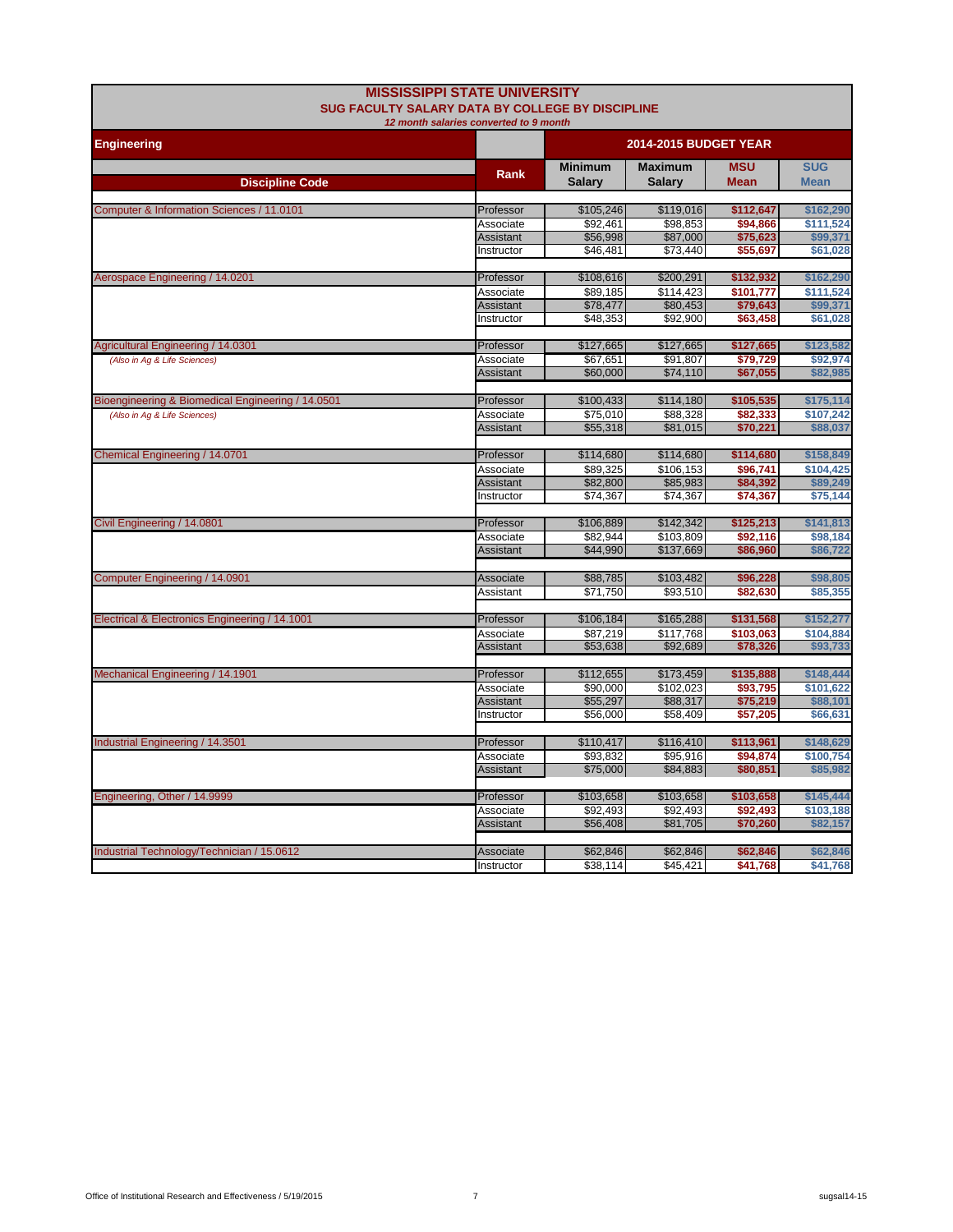| <b>MISSISSIPPI STATE UNIVERSITY</b><br>SUG FACULTY SALARY DATA BY COLLEGE BY DISCIPLINE | 12 month salaries converted to 9 month |                                  |                                  |                                  |                                  |
|-----------------------------------------------------------------------------------------|----------------------------------------|----------------------------------|----------------------------------|----------------------------------|----------------------------------|
| <b>Forest Resources</b>                                                                 |                                        | <b>2014-2015 BUDGET YEAR</b>     |                                  |                                  |                                  |
| <b>Discipline Code</b>                                                                  | <b>Rank</b>                            | <b>Minimum</b><br><b>Salary</b>  | <b>Maximum</b><br><b>Salarv</b>  | <b>MSU</b><br><b>Mean</b>        | <b>SUG</b><br><b>Mean</b>        |
| Forestry, General / 03.0501                                                             | Professor                              | \$75.768                         | \$120,334                        | \$84,993                         | \$103,345                        |
|                                                                                         | Associate<br>Assistant                 | \$67,539<br>\$57,833             | \$76,567<br>\$69,676             | \$71,356<br>\$61,985             | \$82,065<br>\$69,211             |
| Wood Science & Wood Products/Pulp & Paper Technology / 03.0509                          | Professor<br>Associate                 | \$76,737<br>\$64,267             | \$113,449<br>\$65,320            | \$88,862<br>\$64,793             | \$96,024<br>\$70,832             |
|                                                                                         | Assistant                              | \$59,983                         | \$67,982                         | \$63,986                         | \$65,612                         |
| Wildlife, Fish & Wildlands Science & Management / 03.0601                               | Professor                              | \$75.680                         | \$117,634                        | \$89,145                         | \$88,413                         |
|                                                                                         | Associate<br>Assistant<br>Instructor   | \$59,810<br>\$60,206<br>\$51,110 | \$81,230<br>\$72,500<br>\$55,000 | \$69,976<br>\$63,328<br>\$53,055 | \$69,227<br>\$62,878<br>\$43,450 |